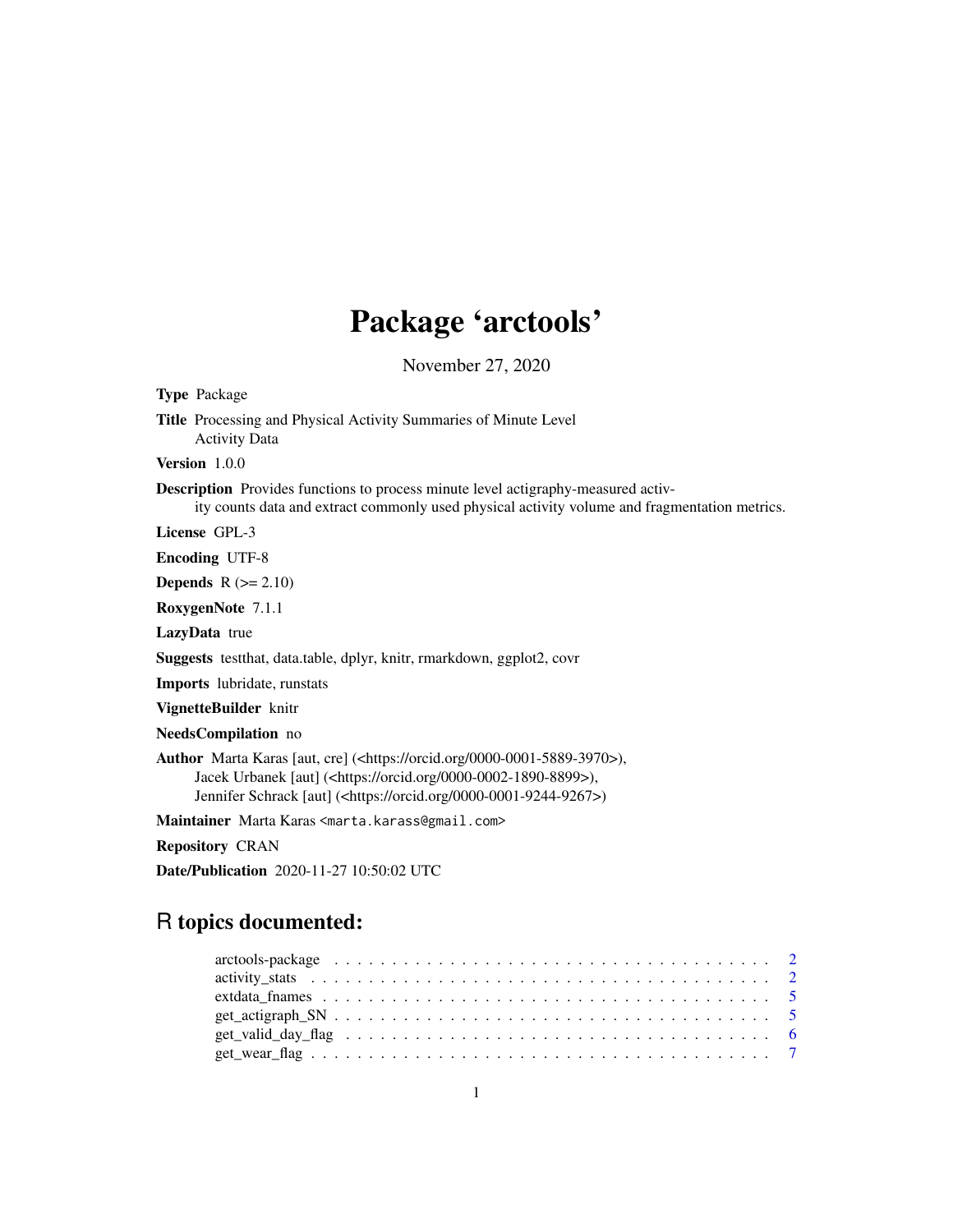#### <span id="page-1-0"></span>2 activity\_stats

arctools-package *arctools: processing and physical activity summaries of minute-level activity data*

#### Description

arctools provides 'activity\_stats()' function to process minute level actigraphy-measured activity counts data and extract commonly used physical activity volume and fragmentation metrics.

#### Details

To learn more about arctools, start with the vignettes: 'browseVignettes(package = "arctools")'

#### Author(s)

Maintainer: Marta Karas <marta.karass@gmail.com> [\(ORCID\)](https://orcid.org/0000-0001-5889-3970)

Authors:

- Jacek Urbanek [\(ORCID\)](https://orcid.org/0000-0002-1890-8899)
- Jennifer Schrack [\(ORCID\)](https://orcid.org/0000-0001-9244-9267)

activity\_stats *Compute physical activity summaries of minute level activity data*

#### Description

Process minute level actigraphy-measured activity counts data and extract commonly used physical activity volume and fragmentation metrics.

#### Usage

```
activity_stats(
  acc,
  acc_ts,
  impute_missing = TRUE,
  sedentary_thresh = 1853,
  nonwear_0s_minimum_window = 90,
  validday_nonwear_maximum_window = 144,
  subset_minutes = NULL,
  exclude_minutes = NULL,
```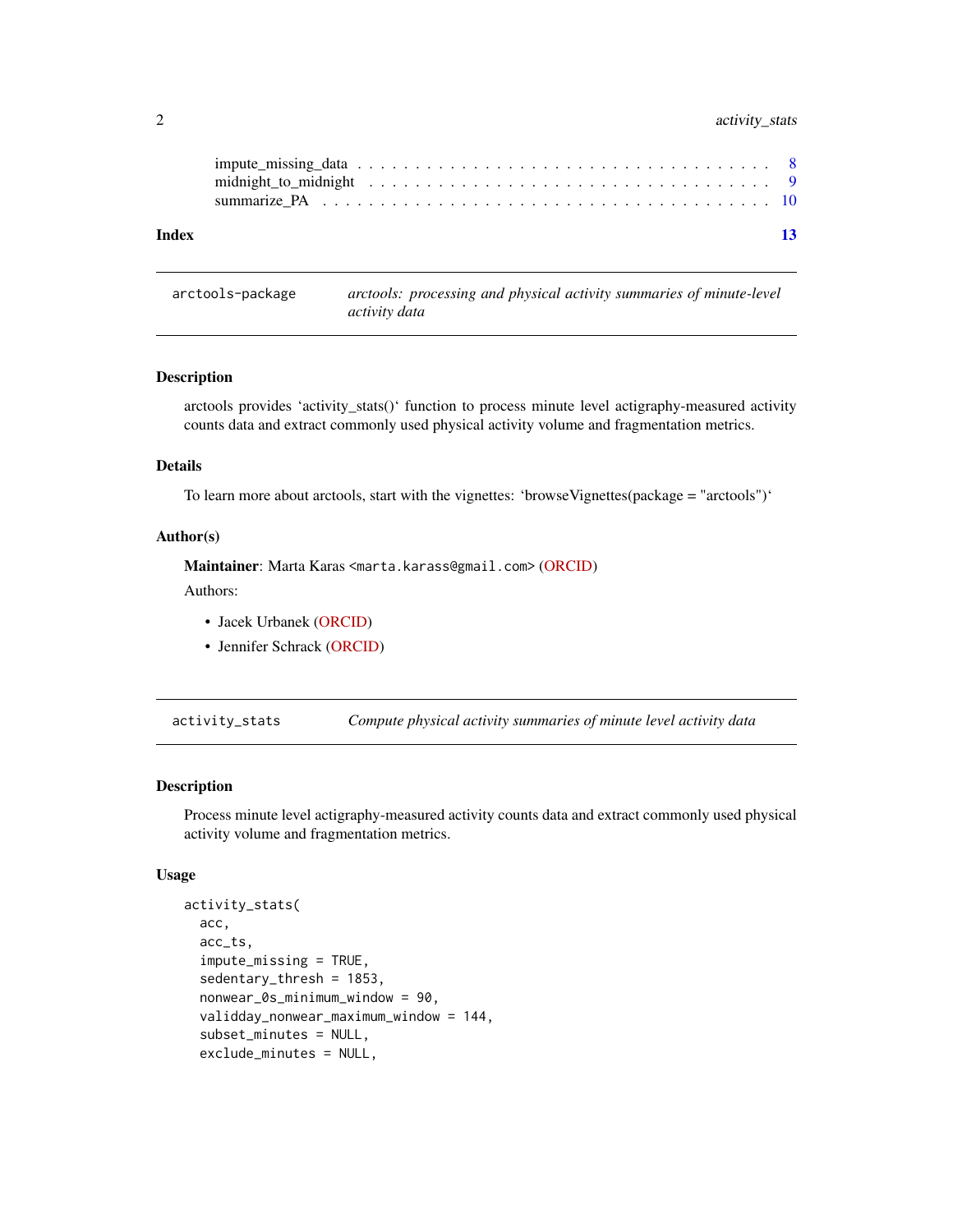```
subset_weekdays = NULL,
 in_bed_time = NULL,
 out_bed_time = NULL,
 adjust_out_colnames = TRUE
)
```
#### Arguments

| асс                       | A numeric vector. A minute-level activity counts data vector.                                                                                                                                                                                                                                             |
|---------------------------|-----------------------------------------------------------------------------------------------------------------------------------------------------------------------------------------------------------------------------------------------------------------------------------------------------------|
| acc_ts                    | A POSIX ct vector. A minute-level time of acc data collection.                                                                                                                                                                                                                                            |
|                           | impute_missing A logical scalar. Whether or not to perform missing data imputation (see De-<br>tails). Default is TRUE.                                                                                                                                                                                   |
| sedentary_thresh          |                                                                                                                                                                                                                                                                                                           |
|                           | A numeric scalar. If an activity count value falls below it then a correspond-<br>ing minute is characterized as sedentary; otherwise, a corresponding minute is<br>characterized as active. Default is 1853.                                                                                             |
| nonwear_0s_minimum_window |                                                                                                                                                                                                                                                                                                           |
|                           | A numeric scalar. A minimum number of consecutive minutes with 0 activity<br>count to be considered non-wear.                                                                                                                                                                                             |
|                           | validday_nonwear_maximum_window<br>In integer scalar. Maximum number of minutes of non-wear/not collecting data<br>so as the day is still considered valid. Default is 144 (10% of 1440 minutes of a<br>full day).                                                                                        |
|                           | subset_minutes Integer vector. Contains subset of a day's minutes within which activity sum-<br>maries are to be computed. May take values from 1 (day's minute from 00:00<br>to 00:01) to 1440 (day's minute from 23:59 to 00:00). Default is NULL, i.e. no<br>subset used (all day's minutes are used). |
| exclude_minutes           |                                                                                                                                                                                                                                                                                                           |
|                           | Integer vector. Contains subset of a day's minutes to be excluded from activity<br>summaries computation. May take values from 1 (day's minute from 00:00 to<br>00:01) to 1440 (day's minute from 23:59 to 00:00). Default is NULL, i.e. no<br>minutes excluded (all day's minutes are used).             |
| subset_weekdays           |                                                                                                                                                                                                                                                                                                           |
|                           | Integer vector. Specfies days of a week within which activity summaries are to<br>be computed. Takes values between 1 (Sunday) to 7 (Saturday). Default is NULL,<br>i.e.no subset used (all days of a week are used).                                                                                     |
| in_bed_time               | A POSIXct vector. An estimated in-bed time start. Together with a correspond-<br>ing entry from out_bed_time vector, it defines a day-specific subset of "in bed<br>time" minutes to be excluded from activity summaries computation. Default is<br>NULL, i.e. no minutes excluded.                       |
| out_bed_time              | A POSIXct vector. An estimated in-bed time end. Together with a correspond-<br>ing entry from in_bed_time vector, it defines a day-specific subset of "in bed<br>time" minutes to be excluded from activity summaries computation. Default is<br>NULL, i.e. no minutes excluded.                          |
| adjust_out_colnames       |                                                                                                                                                                                                                                                                                                           |
|                           | A logical scalar. Whether or not to add an informative suffix to column names in                                                                                                                                                                                                                          |

the output data frame. This may happen in case any of the arguments: subset\_minutes,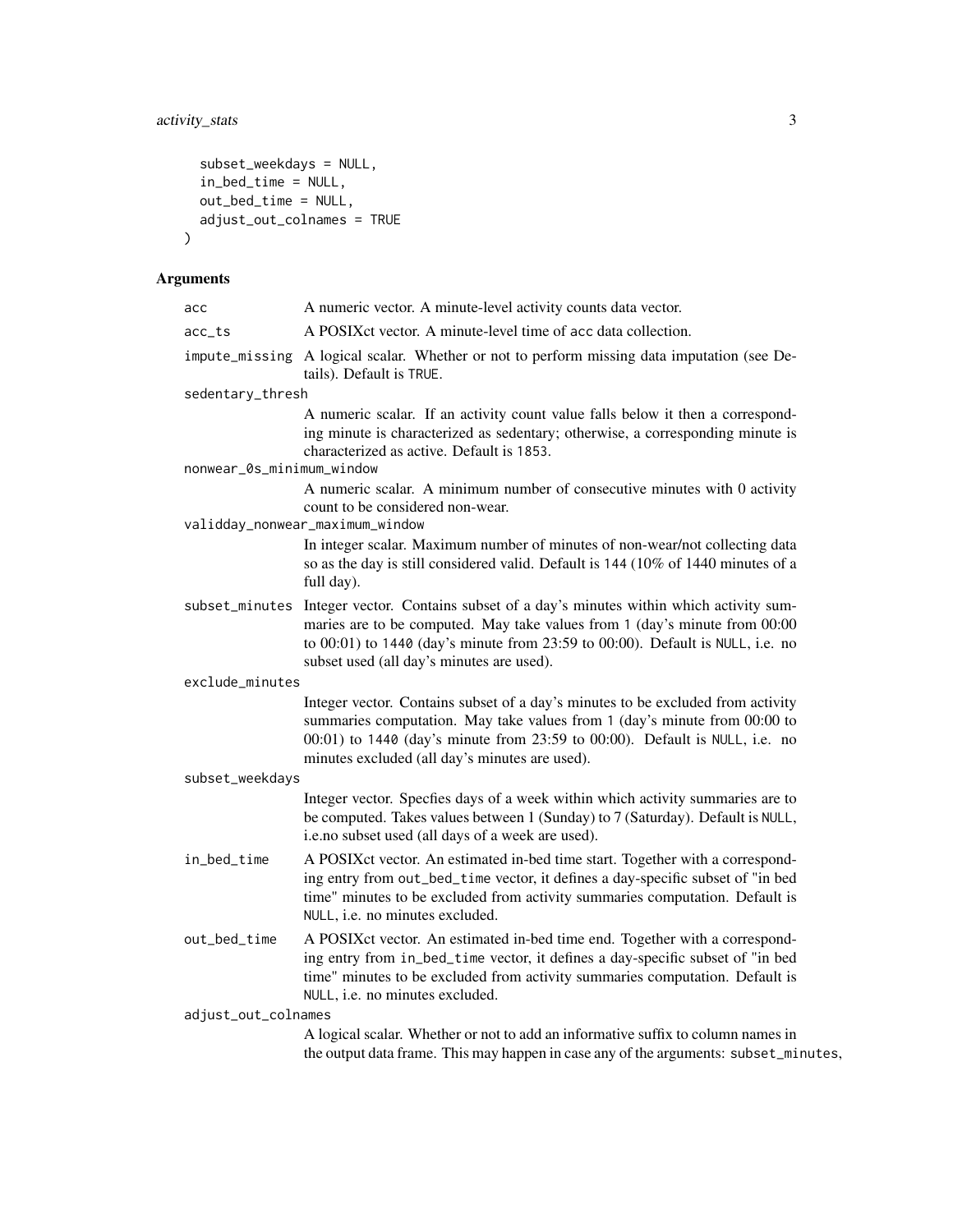or exclude\_minutes, or in\_bed\_time and out\_bed\_time are set other than NULL. Default is TRUE.

#### Details

Physical activity statistics are aggregated from "valid" days, i.e. days with no more than 10 wear/nonwear detection algorithm closely following that of Choi et al. (2011). See arctools::get\_wear\_flag() for details.

Data imputation is recommended for valid days for non-wear time periods and is a default setting (see impute\_missing arg). Count values are imputed from an "average day profile" – a minutespecific activity counts average computed across valid days within wear time.

#### Value

A data frame with physical activity summaries of minute level activity data. See README or vignette for summaries description.

#### References

Varma, V. R., Dey, D., Leroux, A., Di, J., Urbanek, J., Xiao, L., Zipunnikov, V. (2018). Total volume of physical activity: TAC, TLAC or TAC(lambda). Preventive medicine, 106, 233–235. https://doi.org/10.1016/j.ypmed.2017.10.028

Di, J., Leroux, A., Urbanek, J., Varadhan, R., Spira, A., Schrack, J., Zipunnikov, V. Patterns of sedentary and active time accumulation are associated with mortality in US adults: The NHANES study. https://doi.org/10.1101/182337

Choi, L., Liu, Z., Matthews, C. E., & Buchowski, M. S. (2011). Validation of accelerometer wear and nonwear time classification algorithm. Medicine and Science in Sports and Exercise. https://doi.org/10.1249/MSS.0b013e3181ed61a3

Koster, A., Shiroma, E. J., Caserotti, P., Matthews, C. E., Chen, K. Y., Glynn, N. W., & Harris, T. B. (2016). Comparison of Sedentary Estimates between activPAL and Hip- and Wrist-Worn Acti-Graph. Medicine and science in sports and exercise, 48(8), 1514–1522. https://doi.org/10.1249/MSS.0000000000000924

#### Examples

```
fpath_i <- system.file("extdata", extdata_fnames[1], package = "arctools")
dat_i <- as.data.frame(data.table::fread(fpath_i))
acc <- dat_i$vectormagnitude
acc_ts <- lubridate::ymd_hms(dat_i$timestamp)
## Example 1
## Summarize PA
activity_stats(acc, acc_ts)
## Example 2
## Summarize PA within minutes range corresponding to 12:00 AM - 6:00 AM
subset_12am_6am <- 1 : (6 * 1440/24)
activity_stats(acc, acc_ts, subset_minutes = subset_12am_6am)
```
## Example 3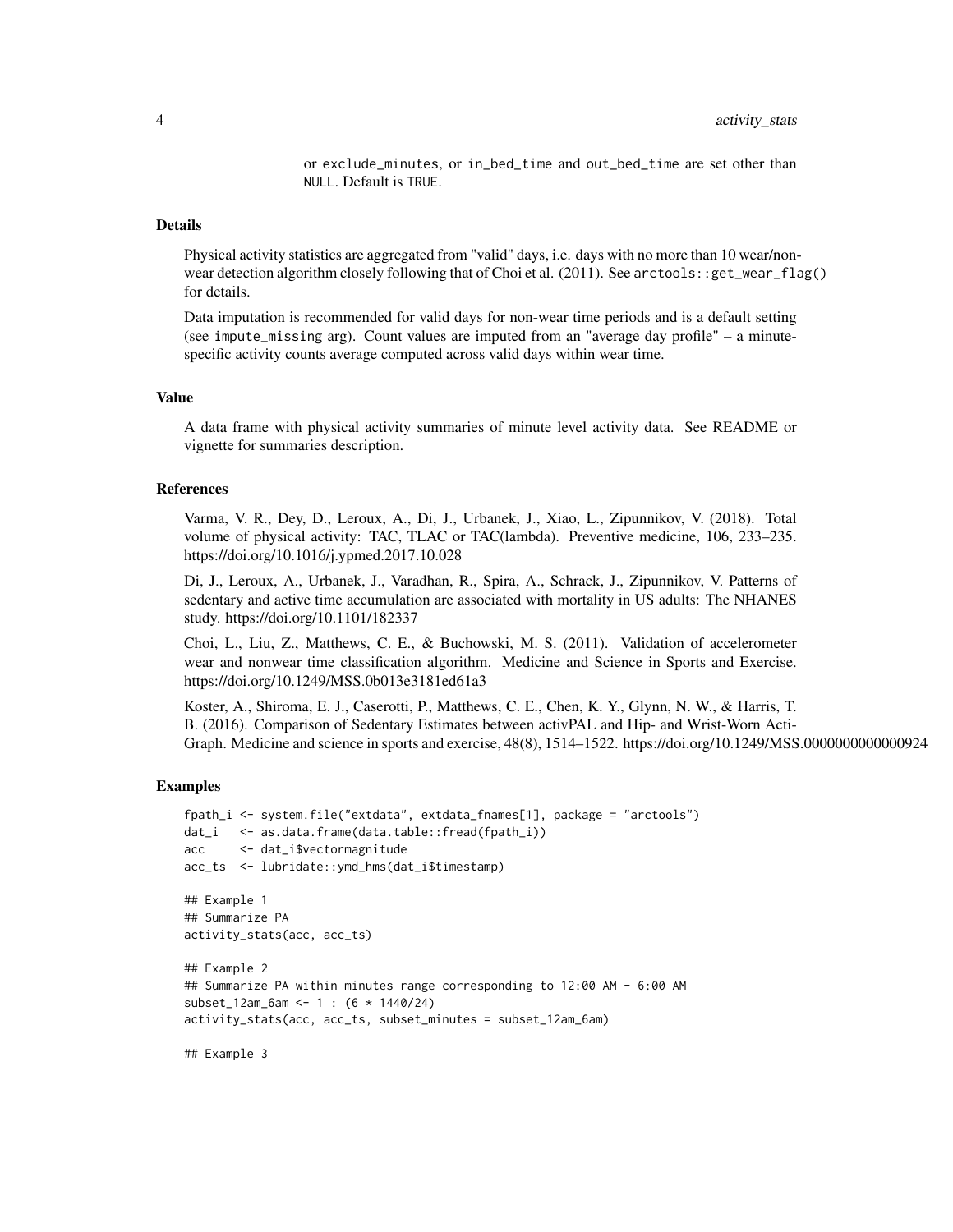#### <span id="page-4-0"></span>extdata\_fnames 5

## Summarize PA without (i.e., excluding) minutes range corresponding to 11:00 PM - 5:00 AM. subset\_11pm\_5am <- c( (23 \* 1440/24 + 1) : 1440, ## 11:00 PM - midnight 1 : (5 \* 1440/24) ## midnight - 5:00 AM ) activity\_stats(acc, acc\_ts, exclude\_minutes = subset\_11pm\_5am)

extdata\_fnames *Names of exemplary accelerometry data file.*

#### Description

Names of exemplary accelerometry data files attached to the package. These data can be accessed via system.file("extdata","<data\_file\_name>.csv",package = "arctools").

#### Usage

extdata\_fnames

#### Format

A character vector.

get\_actigraph\_SN *Get Actigraph device serial number*

#### Description

Read Actigraph device serial number from ActiLife accelerometry data file.

#### Usage

```
get_actigraph_SN(fpath_full)
```
#### **Arguments**

fpath\_full A string scalar. An absolute path to ActiLife accelerometry data file.

#### Value

String scalar. Actigraph device serial number.

#### Examples

```
fpath_full_i <- system.file("extdata", extdata_fnames[1], package = "arctools")
get_actigraph_SN(fpath_full_i)
```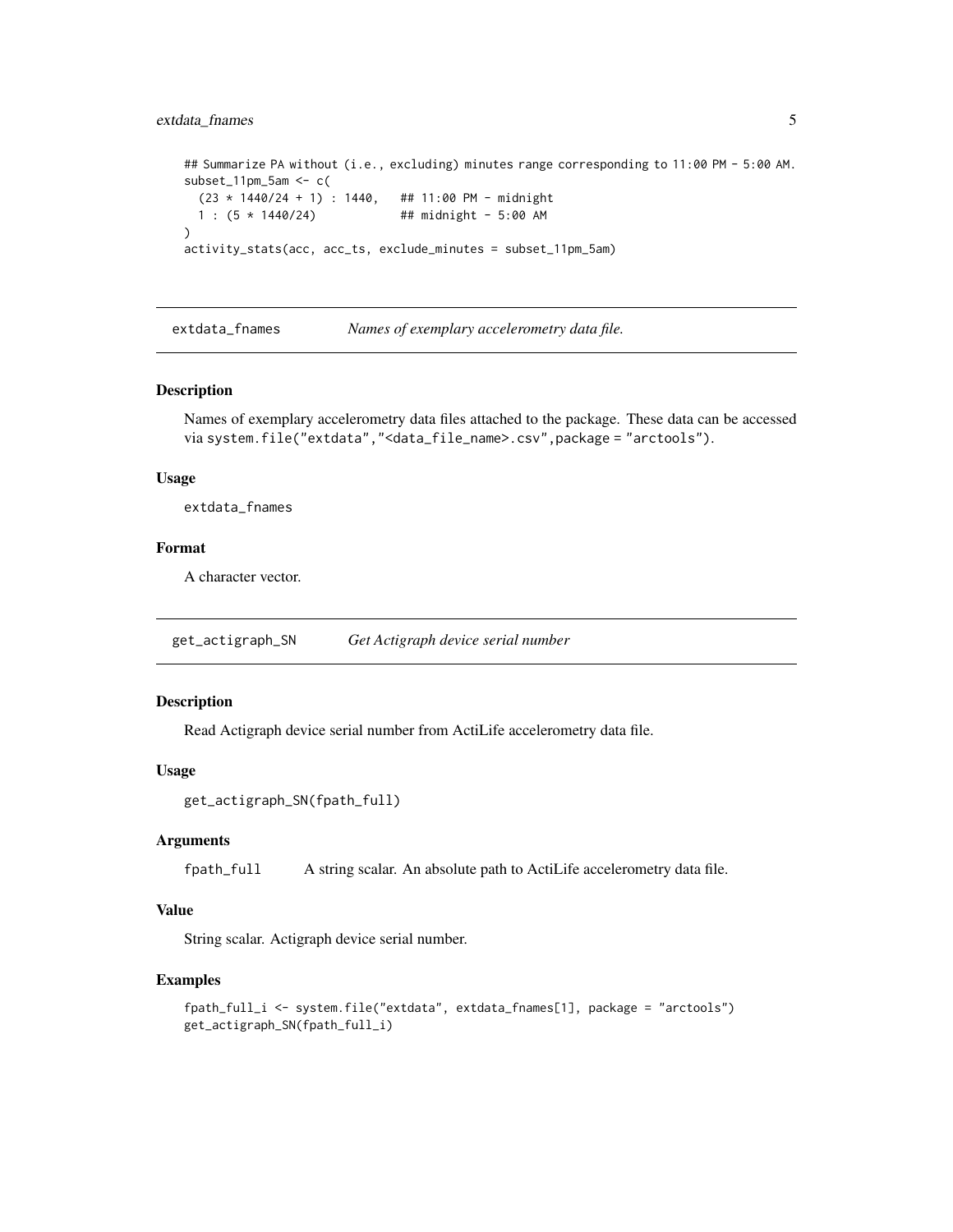#### <span id="page-5-0"></span>**Description**

Compute valid/non-valid day flag (1/0) for each minute of activity counts data.

#### Usage

```
get_valid_day_flag(wear_flag, validday_nonwear_maximum_window = 144)
```
#### Arguments

| wear_flag | An integer vector. The vector has value 1 if a minute belongs to a wear time-             |
|-----------|-------------------------------------------------------------------------------------------|
|           | interval, value 0 if a minute belongs to a non-wear time-interval, and value NA           |
|           | to denote minutes before/after data collection started/finished.                          |
|           | Vector wear flag is assumed to be in midnight-to-midnight format, meaning                 |
|           | its vector length is a multiple of number of minutes in a full day (1440). See            |
|           | arctools::midnight_to_midnight(), arctools::get_wear_flag().                              |
|           | validday_nonwear_maximum_window                                                           |
|           | In integer scalar. Maxmimum number of minutes of non-wear/not collecting                  |
|           | data so as the day is still considered valid. Default is $144$ ( $10\%$ of $1440$ minutes |
|           | of a full day).                                                                           |
|           |                                                                                           |

#### Details

All minute-level observations from one day are assigned the same value of valid day flag. The flag is 1 if a day is determined to be valid, and 0 otherwise.

A day is determined to be valid if it has no more than validday\_nonwear\_maximum\_window minutes of missing data. Data may be missing due to identified sensor nonwear or because activity data collection has not started yet/has finished already in a particular day.

#### Value

An integer vector. It has value 1 if a minute belongs to a valid day, and 0 otherwise.

#### Examples

```
## Read exemplary data
fpath_i <- system.file("extdata", extdata_fnames[1], package = "arctools")
dat_i <- as.data.frame(data.table::fread(fpath_i))
acc <- dat_i$vectormagnitude
acc_ts <- lubridate::ymd_hms(dat_i$timestamp)
## Get acc data vector in "midnight_to_midnight" format
acc <- midnight_to_midnight(acc, acc_ts)
## Get wear/non-wear flag
wear_flag <- get_wear_flag(acc)
## Get valid/non-valid day flag
```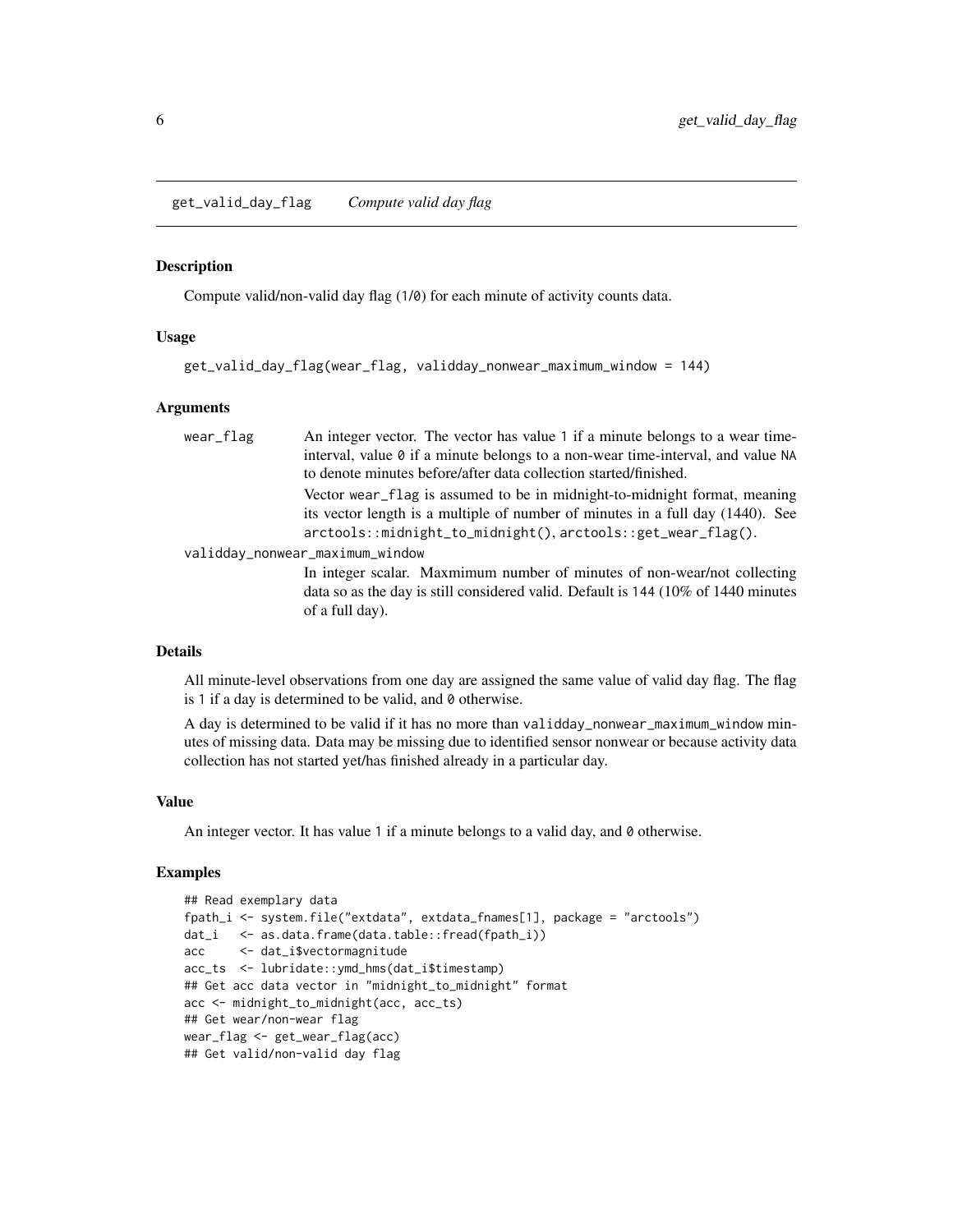```
valid_day_flag <- get_valid_day_flag(wear_flag)
```
get\_wear\_flag *Compute wear/non-wear flag*

#### **Description**

Compute wear/non-wear flag (1/0) for each minute of activity counts data.

#### Usage

get\_wear\_flag(acc, nonwear\_0s\_minimum\_window = 90)

#### Arguments

acc A numeric vector. A minute-level activity counts data vector.

nonwear\_0s\_minimum\_window

A numeric scalar. A minimum number of consecutive minutes with 0 activity count to be considered non-wear.

#### Details

Method implements wear/non-wear detection algorithm closely following that of Choi et al. (2011).

The wear/non-wear flag is determined based on activity counts data. A minute is classified as nonwear if it belongs to any nonwear\_0s\_minimum\_window minutes-long interval of consecutive values 0 in activity counts data vector; here, "any interval" implies that a particular minute may be located at any location (beginning, middle, end) of interval of consecutive values 0 to be classified as a non-wear. Otherwise, a particular minute is classified as wear.

Similarly to recommendations in Discussion in Choi et al. (2011), the method assumes a threshold value of 0 for nonzero counts allowed during a nonwear time interval (I.e., no activity count equal >= 1 is allowed). The method also assumes 90 minutes as a default for minimum time of consecutive zero counts for a window to be flagged nonwear. Differently from recommendations in Discussion in Choi et al. (2011), it does not consider any "artifactual movement" interval of nonzero counts during a nonwear time interval.

#### Value

An integer vector. It has value 1 for a wear and  $\theta$  for non-wear flagged minute. It has the same vector length as acc vector. If there is an NA entry in acc vector, then the returned vector will have a corresponding entry set to NA too.

#### References

Choi, L., Liu, Z., Matthews, C. E., & Buchowski, M. S. (2011). Validation of accelerometer wear and nonwear time classification algorithm. Medicine and Science in Sports and Exercise. https://doi.org/10.1249/MSS.0b013e3181ed61a3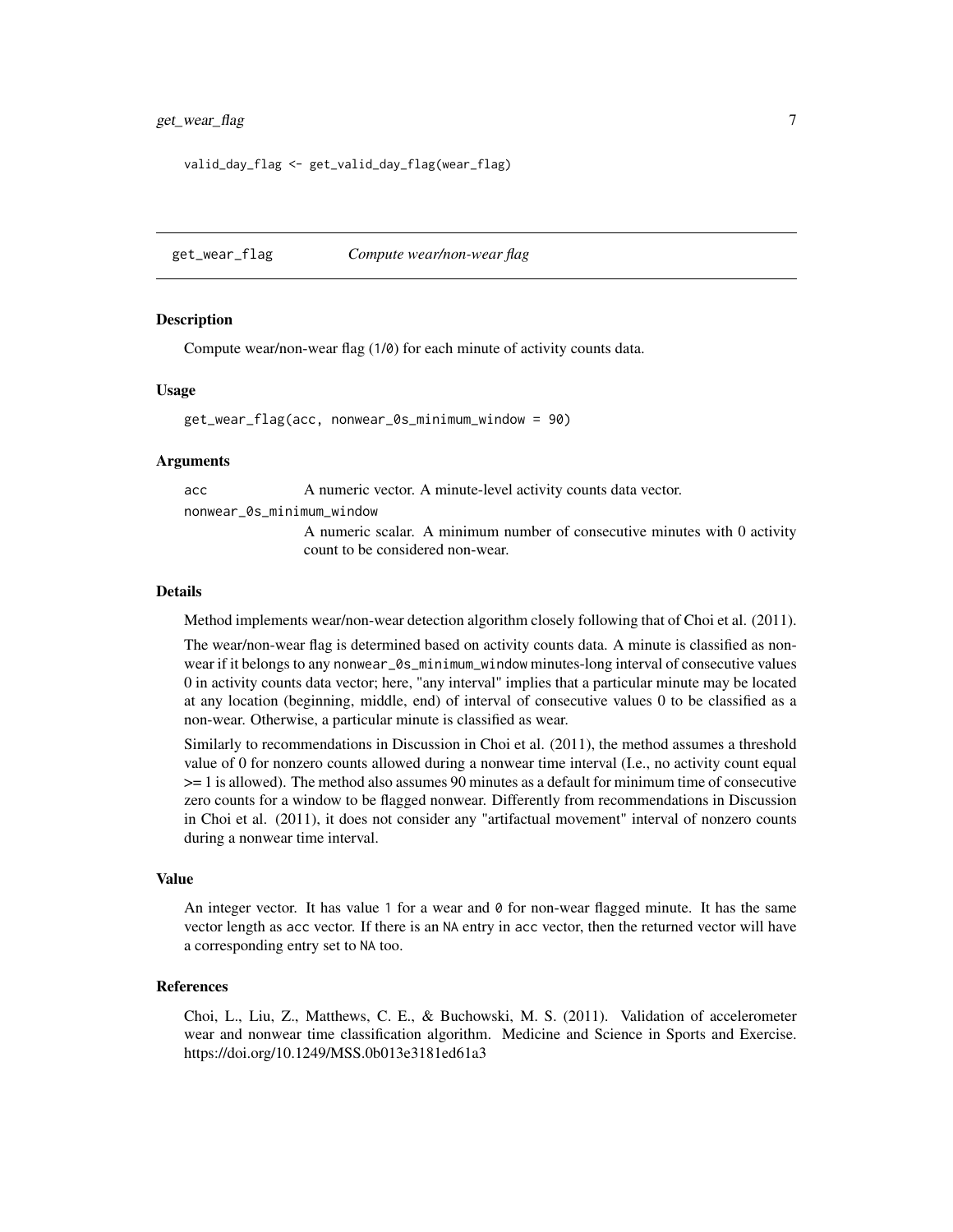#### Examples

```
## Read exemplary data
fpath_i <- system.file("extdata", extdata_fnames[1], package = "arctools")
dat_i <- as.data.frame(data.table::fread(fpath_i))
acc <- dat_i$vectormagnitude
acc_ts <- lubridate::ymd_hms(dat_i$timestamp)
## Get acc data vector in "midnight_to_midnight" format
acc <- midnight_to_midnight(acc, acc_ts)
## Get wear/non-wear flag
wear_flag <- get_wear_flag(acc)
```
impute\_missing\_data *Impute missing data*

#### Description

Impute missing data in minute-level activity counts data vector based on "average day profile".

#### Usage

```
impute_missing_data(
  acc,
 wear_flag,
 valid_day_flag,
  imputeFromValidDaysOnly = TRUE
\mathcal{L}
```
#### Arguments

| acc                     | A numeric vector. A minute-level activity counts data vector. It is assumed to<br>be in midnight-to-midnight format, meaning its vector length is a multiple of<br>number of minutes in a full day $(1440;$ see midnight_to_midnight()).                                                                                          |
|-------------------------|-----------------------------------------------------------------------------------------------------------------------------------------------------------------------------------------------------------------------------------------------------------------------------------------------------------------------------------|
| wear_flag               | An integer vector. Wear/non-wear flag (1/0) for each minute of activity counts<br>data. It is assumed to be in midnight-to-midnight format, meaning its vector<br>length is a multiple of number of minutes in a full day $(1440)$ . See midnight_to_midnight(),<br>$get\_wear_flag()$ .                                          |
|                         | valid_day_flag An integer vector. Valid/non-valid day flag (1/0) for each minute of activity<br>counts data. It is assumed to be in midnight-to-midnight format, meaning its<br>vector length is a multiple of number of minutes in a full day (1440). See<br>$arctools::midnight_to_midnight(), arctools::get_valid_day_flag().$ |
| imputeFromValidDaysOnly |                                                                                                                                                                                                                                                                                                                                   |
|                         | A logical scalar. Whether or not data from valid days only should be used for<br>computing "average day profile" used for imputation.                                                                                                                                                                                             |

<span id="page-7-0"></span>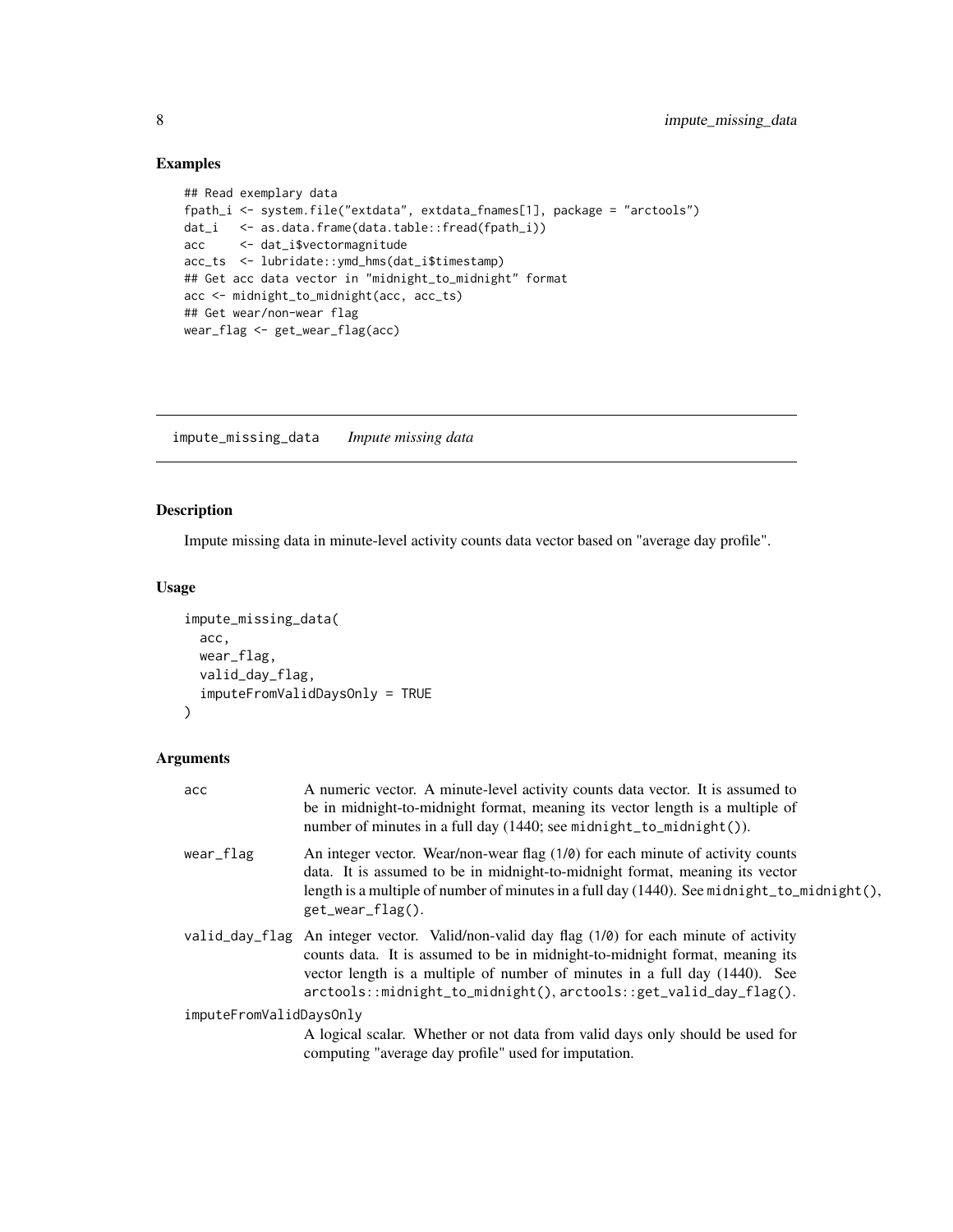#### <span id="page-8-0"></span>Details

An "average day profile" is computed as average across minutes identified as wear and from valid days (see param. imputeFromValidDaysOnly). Activity counts data are imputed from "average day profile" for minutes identified as non-wear in days identified as valid, except for minutes before/after data collection start/end which remain NA.

Theoretically, it is possible that all valid days of data collection have non-wear flag for the some minute(s) (i.e., somebody is always taking off the watch for the same few minutes during a day) so there is no data to use to compute imputation values from. If it happens, then method uses 0 as imputation value(s).

#### Value

A numeric vector. A minute-level activity counts data vector with data imputed for minutes identified as non-wear in days identified as valid

#### Examples

```
## Read exemplary data
fpath_i <- system.file("extdata", extdata_fnames[1], package = "arctools")
dat_i <- as.data.frame(data.table::fread(fpath_i))
acc <- dat_i$vectormagnitude
acc_ts <- lubridate::ymd_hms(dat_i$timestamp)
## Get acc data vector in "midnight_to_midnight" format
acc <- midnight_to_midnight(acc, acc_ts)
## Get wear/non-wear flag
wear_flag <- get_wear_flag(acc)
## Get valid/non-valid day flag
valid_day_flag <- get_valid_day_flag(wear_flag)
## Impute missing data in acc data vector
acc_imputed <- impute_missing_data(acc, wear_flag, valid_day_flag)
## Compare mean acc before/after imputation
c(mean(acc, na.rm = TRUE), mean(acc_imputed, na.rm = TRUE))
```
midnight\_to\_midnight *Expand activity data vector into midnight-to-midnight format*

#### **Description**

Expand activity data vector such that its length is a multiple of number of minutes in a full day (1440).

#### Usage

midnight\_to\_midnight(acc, acc\_ts)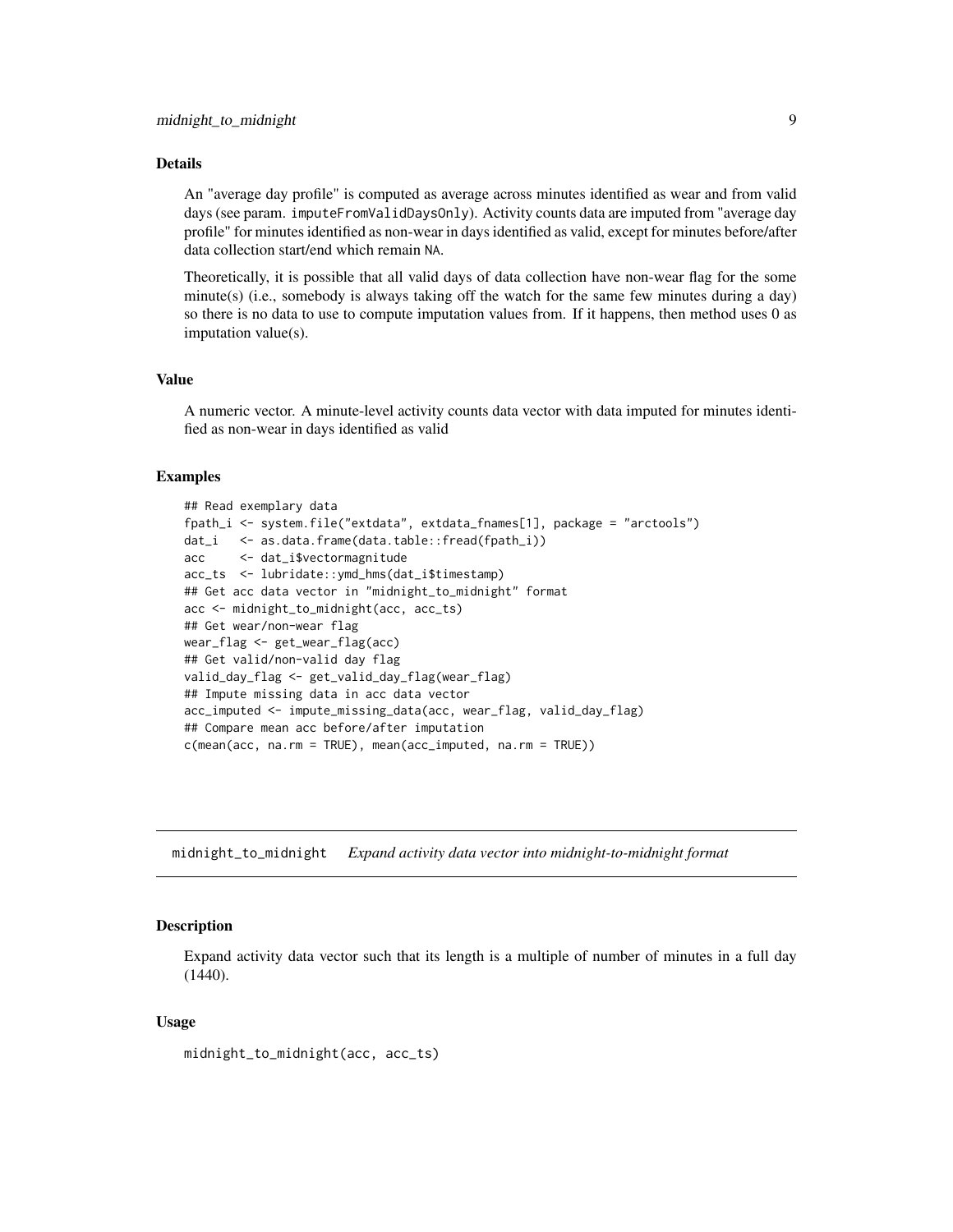<span id="page-9-0"></span>10 summarize\_PA

#### **Arguments**

| асс    | A numeric vector. A minute-level activity counts data vector.              |
|--------|----------------------------------------------------------------------------|
| acc ts | A POSIX et vector. Time of activity data collection, corresponding to acc. |

#### Details

In the returned vector, 1st observation corresponds to minute of 00:00-00:01 on the first day of data collection, and last observation corresponds to minute of 23:50-00:00 on the last day of data collection. Entries corresponding to no data in original activity data vector are filled with NA.

#### Value

A numeric vector. A minute-level activity counts data vector in midnight-to-midnight format.

#### Examples

```
## Read exemplary data
fpath_i <- system.file("extdata", extdata_fnames[1], package = "arctools")
dat_i <- as.data.frame(data.table::fread(fpath_i))
acc <- dat_i$vectormagnitude
acc_ts <- lubridate::ymd_hms(dat_i$timestamp)
## Get acc data vector in "midnight_to_midnight" format
acc <- midnight_to_midnight(acc, acc_ts)
## Observe we have an integer number of days
length(acc) / 1440
```

| summarize PA |  |  | Compute physical activity summaries of minute level activity data. |
|--------------|--|--|--------------------------------------------------------------------|
|              |  |  |                                                                    |

#### Description

Compute physical activity summaries of minute level activity data.

#### Usage

```
summarize_PA(
 acc,
 acc_ts,
 wear_flag,
 valid_day_flag,
  sedentary_thresh = 1853,
  subset_minutes = NULL,
  exclude_minutes = NULL,
  subset_weekdays = NULL,
  in_bed_time = NULL,
  out_bed_time = NULL,
  adjust_out_colnames = TRUE
)
```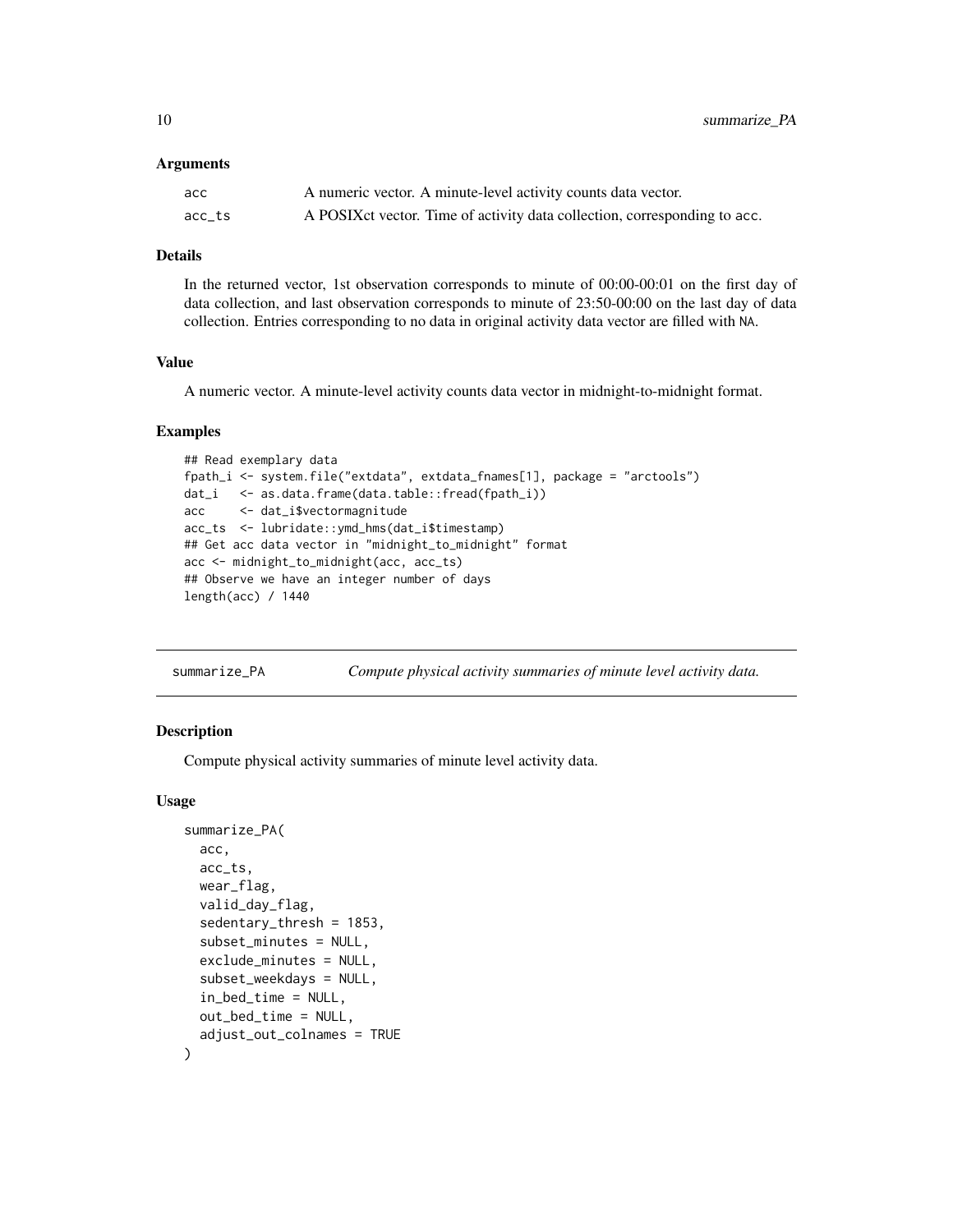### Arguments

| acc                 | A numeric vector. A minute-level activity counts data vector. It is assumed to be<br>in midnight-to-midnight format, meaning its vector length is a multiple of num-<br>ber of minutes in a full day (1440). See arctools::midnight_to_midnight().                                                        |  |  |
|---------------------|-----------------------------------------------------------------------------------------------------------------------------------------------------------------------------------------------------------------------------------------------------------------------------------------------------------|--|--|
| acc_ts              | A POSIXct vector. Time of activity data collection, corresponding to acc in its<br>original format (not: midnight-to-midnight).                                                                                                                                                                           |  |  |
| wear_flag           | An integer vector. It has value 1 if a minute belongs to a wear time-interval,<br>value 0 if a minute belongs to a non-wear time-interval, and value NA to denote<br>minutes before/after data collection started/finished. See arctools: : get_wear_flag().                                              |  |  |
|                     | valid_day_flag An integer vector. It has value 1 if a minute belongs to a valid day, and 0 other-<br>wise. See arctools::get_valid_day_flag().                                                                                                                                                            |  |  |
| sedentary_thresh    |                                                                                                                                                                                                                                                                                                           |  |  |
|                     | A numeric scalar. If an activity count value falls below it then a correspond-<br>ing minute is characterized as sedentary; otherwise, a corresponding minute is<br>characterized as active. Default is 1853.                                                                                             |  |  |
|                     | subset_minutes Integer vector. Contains subset of a day's minutes within which activity sum-<br>maries are to be computed. May take values from 1 (day's minute from 00:00<br>to 00:01) to 1440 (day's minute from 23:59 to 00:00). Default is NULL, i.e. no<br>subset used (all day's minutes are used). |  |  |
| exclude_minutes     |                                                                                                                                                                                                                                                                                                           |  |  |
|                     | Integer vector. Contains subset of a day's minutes to be excluded from activity<br>summaries computation. May take values from 1 (day's minute from 00:00 to<br>00:01) to 1440 (day's minute from 23:59 to 00:00). Default is NULL, i.e. no<br>minutes excluded (all day's minutes are used).             |  |  |
| subset_weekdays     |                                                                                                                                                                                                                                                                                                           |  |  |
|                     | Integer vector. Specfies days of a week within which activity summaries are to<br>be computed. Takes values between 1 (Sunday) to 7 (Saturday). Default is NULL,<br>i.e.no subset used (all days of a week are used).                                                                                     |  |  |
| in_bed_time         | A POSIXct vector. An estimated in-bed time start. Together with a correspond-<br>ing entry from out_bed_time vector, it defines a day-specific subset of "in bed<br>time" minutes to be excluded from activity summaries computation. Default is<br>NULL, <i>i.e.</i> no minutes excluded.                |  |  |
| out_bed_time        | A POSIXct vector. An estimated in-bed time end. Together with a correspond-<br>ing entry from in_bed_time vector, it defines a day-specific subset of "in bed<br>time" minutes to be excluded from activity summaries computation. Default is<br>NULL, <i>i.e.</i> no minutes excluded.                   |  |  |
| adjust_out_colnames |                                                                                                                                                                                                                                                                                                           |  |  |
|                     | A logical scalar. Whether or not to add an informative suffix to column names in<br>the output data frame. This may happen in case any of the arguments: subset_minutes,<br>or exclude_minutes, or in_bed_time and out_bed_time are set other than<br>NULL. Default is TRUE.                              |  |  |

#### Value

A data frame with physical activity summaries of minute level activity data. See README or vignette for summaries description.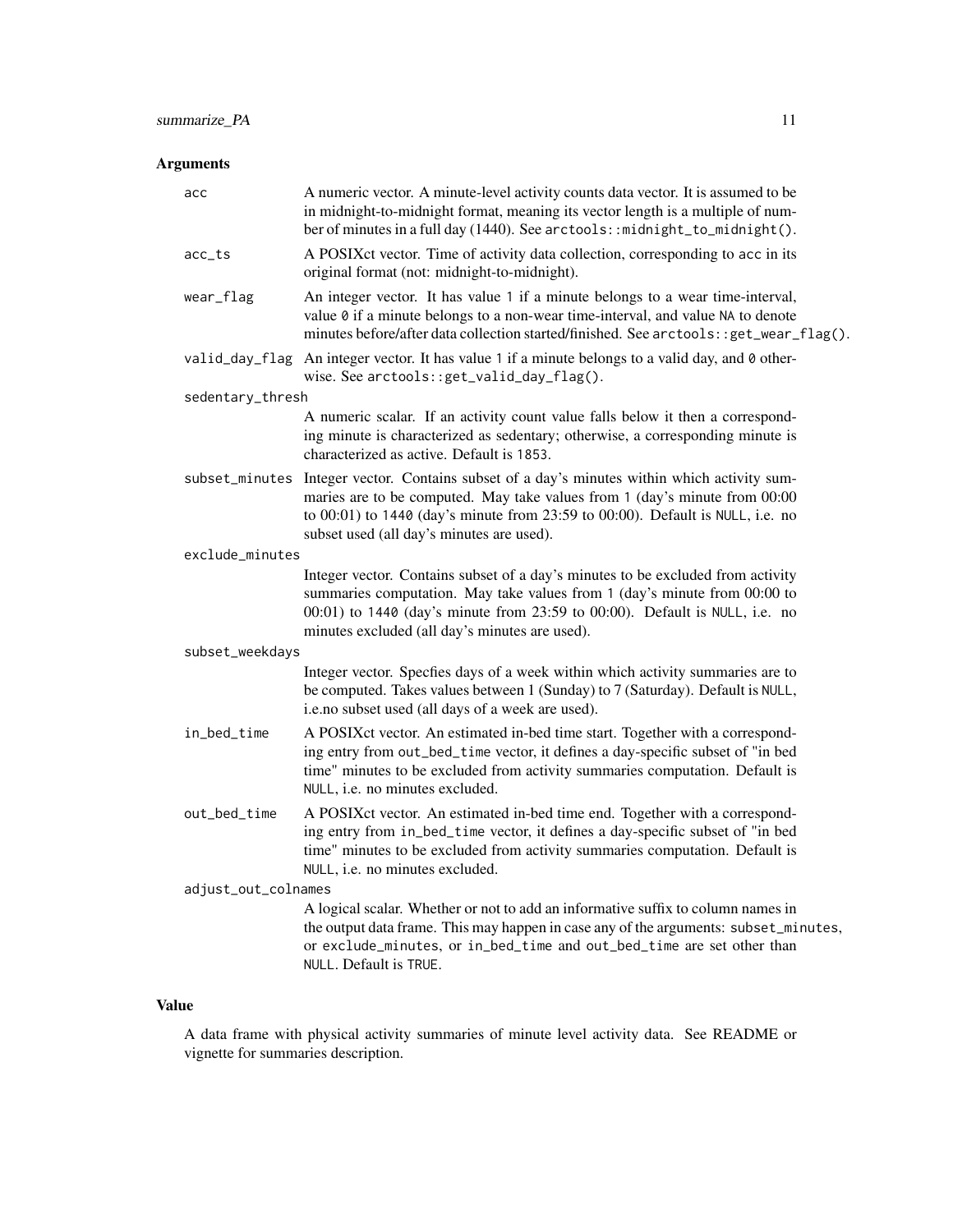#### Examples

```
## Read exemplary data
fpath_i <- system.file("extdata", extdata_fnames[1], package = "arctools")
dat_i <- as.data.frame(data.table::fread(fpath_i))
acc <- dat_i$vectormagnitude
acc_ts <- lubridate::ymd_hms(dat_i$timestamp)
## Get acc data vector in "midnight_to_midnight" format
acc <- midnight_to_midnight(acc, acc_ts)
## Get wear/non-wear flag
wear_flag <- get_wear_flag(acc)
## Get valid/non-valid day flag
valid_day_flag <- get_valid_day_flag(wear_flag)
## Impute missing data in acc data vector
acc_imputed <- impute_missing_data(acc, wear_flag, valid_day_flag)
## Example 1
## Summarize PA
summarize_PA(acc, acc_ts, wear_flag, valid_day_flag)
## Example 2
## Summarize PA within minutes range corresponding to 12:00 AM - 6:00 AM
subset_12am_6am <- 1 : (6 * 1440/24)
summarize_PA(acc, acc_ts, wear_flag, valid_day_flag, subset_minutes = subset_12am_6am)
## Example 3
## Summarize PA without (i.e., excluding) minutes range corresponding to 11:00 PM - 5:00 AM.
subset_11pm_5am < c(23 * 1440/24 + 1): 1440, ## 11:00 PM - midnight
 1 : (5 * 1440/24) ## midnight - 5:00 AM
)
summarize_PA(acc, acc_ts, wear_flag, valid_day_flag, exclude_minutes = subset_11pm_5am)
```